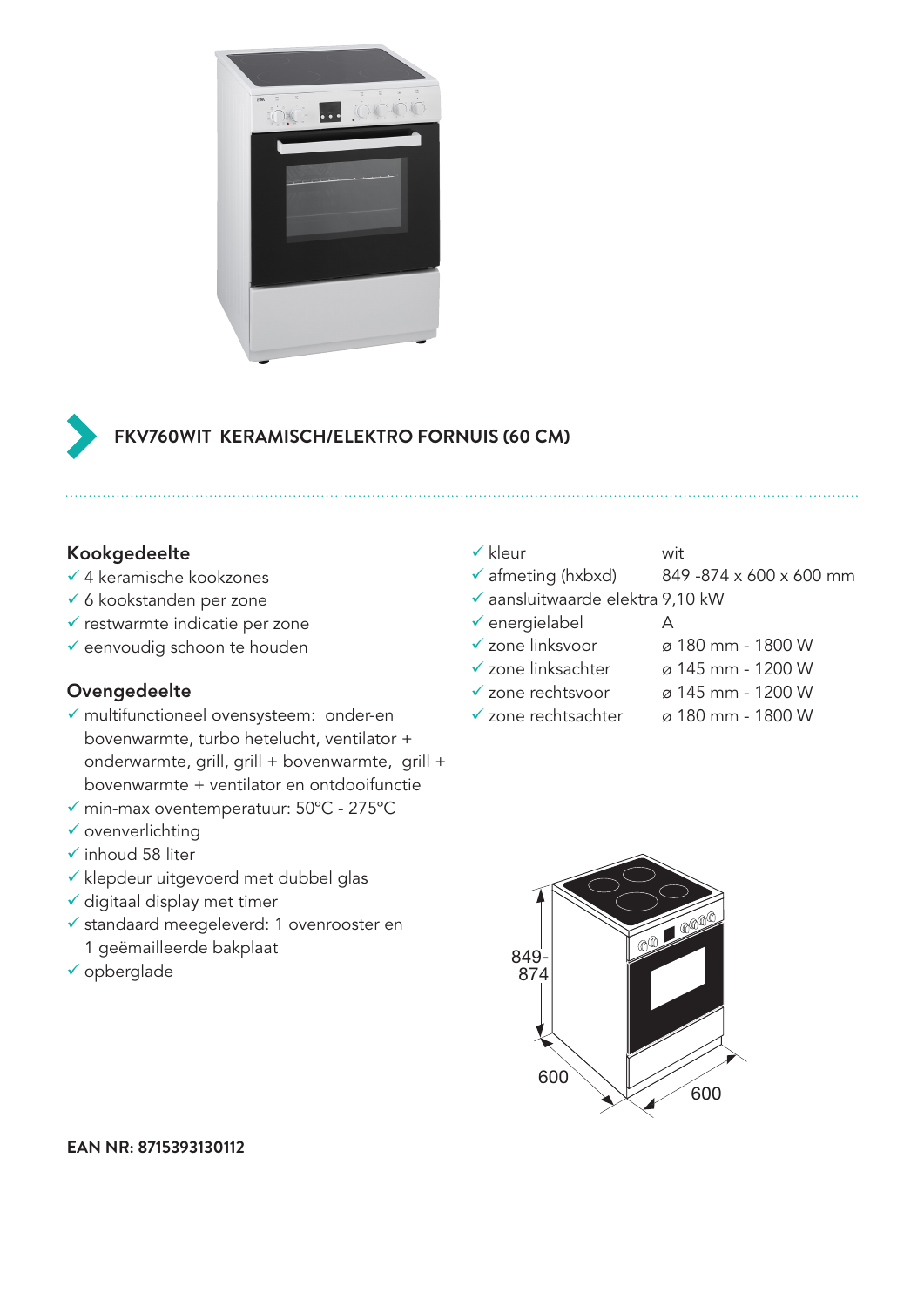



FKV760WIT KERAMISCH/ELEKTRO FORNUIS (60 CM)

### EU Productinformatie / EU Product Fiche / EU Produktdatenblatt / EU Fiche Produit selon

| <b>NL</b>                                                                                                           | EN                                                                                                                   | <b>DE</b>                                                                                                   | <b>FR</b>                                                                                              |         |                |       |
|---------------------------------------------------------------------------------------------------------------------|----------------------------------------------------------------------------------------------------------------------|-------------------------------------------------------------------------------------------------------------|--------------------------------------------------------------------------------------------------------|---------|----------------|-------|
| <b>Model Identificatie</b>                                                                                          | Type of model                                                                                                        | <b>Identifizierung des Modells</b>                                                                          | Identification du modèle                                                                               |         | FKV760WIT/E01  |       |
| Type kookplaat                                                                                                      | Type of hob                                                                                                          | Kochfeld-Typ                                                                                                | Type de table de cuisson                                                                               | EE / EC | elektrisch     |       |
| Aantal kookzones en/of - gebieden                                                                                   | Number of cooking zones and/<br>or areas                                                                             | Anzahl Kochzonen und/oder<br>-flächen                                                                       | Nombre de zones de cuisson                                                                             |         |                |       |
| Verwarmingstechnolgie                                                                                               | Heating technology                                                                                                   | Erwärmungsmethoden                                                                                          | Technique de chauffe                                                                                   |         |                |       |
| Inductie                                                                                                            | Induction                                                                                                            | Induktion                                                                                                   | Induction                                                                                              |         |                |       |
| Keramisch                                                                                                           | Ceramic                                                                                                              | Ceran                                                                                                       | Vitrocéramique                                                                                         |         | $\overline{4}$ |       |
| Vaste kookplaten                                                                                                    | Solid plates                                                                                                         | Feste Kochfelder                                                                                            | Table de cuisson fixes                                                                                 |         |                |       |
|                                                                                                                     |                                                                                                                      |                                                                                                             |                                                                                                        |         |                |       |
| Cirkelvorming kookzones.<br>Diameter van nuttig elektrisch<br>verwarmde kookoppervlakte<br>afgerond tot op<br>5 mm. | Circular cooking zones. Diameter<br>of useful electrically heated<br>cooking surface rounded to the<br>nearest 5 mm. | Kreisförmige Kochzonen.<br>Durchmesser sinnvoll elektrisch<br>beheizter Kochfläche, auf 5 mm<br>abgerundet. | Zones de cuisson circulaires.<br>Diamètre de la surface de cuisson<br>utile chauffée arrondi aux 5 mm. | Ø cm    |                |       |
| Links                                                                                                               | Left                                                                                                                 | Links                                                                                                       | Gauche                                                                                                 | Ø cm    |                |       |
| Links voor                                                                                                          | Front left                                                                                                           | Vorne links                                                                                                 | Devant à gauche                                                                                        | Ø cm    | 180 / 1800     |       |
| Links achter                                                                                                        | Rear left                                                                                                            | Hinten links                                                                                                | Derrière à gauche                                                                                      | Ø cm    | 145 / 1200     |       |
| Midden                                                                                                              | Middle                                                                                                               | Mitte                                                                                                       | Au Milieu                                                                                              | Ø cm    |                |       |
| Midden voor                                                                                                         | Middle front                                                                                                         | Vorne Mitte                                                                                                 | Au milieu devant                                                                                       | Ø cm    |                |       |
| Midden achter                                                                                                       | Middel rear                                                                                                          | <b>Hinten Mitte</b>                                                                                         | Au milieu derrière                                                                                     | Ø cm    |                |       |
| Rechts                                                                                                              | Right                                                                                                                | Rechts                                                                                                      | Droite                                                                                                 | Ø cm    |                |       |
| Rechts voor                                                                                                         | Front right                                                                                                          | Vorne rechts                                                                                                | Devant à droite                                                                                        | Ø cm    | 145 / 1200     |       |
| Rechts achter                                                                                                       | Rear right                                                                                                           | Hinten links                                                                                                | Derrière à droite                                                                                      | Ø cm    | 180 / 1800     |       |
| Energie-efficiëntie per brander                                                                                     | Energy efficiency per burner                                                                                         | Energieeffizienz pro brenner                                                                                | Efficacité énergétique par brûleur                                                                     |         |                |       |
| Links                                                                                                               | Left                                                                                                                 | Links                                                                                                       | Gauche                                                                                                 | EC      |                | Wh/kg |
| Links voor                                                                                                          | Front left                                                                                                           | Vorne links                                                                                                 | Devant à gauche                                                                                        | EC      | 192            | Wh/kg |
| Links achter                                                                                                        | Rear left                                                                                                            | Hinten links                                                                                                | Derrière à gauche                                                                                      | EC      | 192            | Wh/kg |
| Midden                                                                                                              | Middle                                                                                                               | Mitte                                                                                                       | Au Milieu                                                                                              | EC      |                | Wh/kg |
| Midden voor                                                                                                         | Middle front                                                                                                         | Vorne Mitte                                                                                                 | Au milieu devant                                                                                       | EC      |                | Wh/kg |
| Midden achter                                                                                                       | Middel rear                                                                                                          | <b>Hinten Mitte</b>                                                                                         | Au milieu derrière                                                                                     | EC      |                | Wh/kg |
| Rechts                                                                                                              | Right                                                                                                                | Rechts                                                                                                      | Droite                                                                                                 | EC      |                | Wh/kg |
| Rechts voor                                                                                                         | Front right                                                                                                          | Vorne rechts                                                                                                | Devant à droite                                                                                        | EC      | 192            | Wh/kg |
| <b>Rechts Achter</b>                                                                                                | Rear right                                                                                                           | Hinten links                                                                                                | Derrière à droite                                                                                      | EC      | 192            | Wh/kg |
| Energieverbruik van de kookplaat,<br>berekend per kg                                                                | Energy consumption per cooking<br>zone, calculated per kg                                                            | Energieverbrauch des Kochfeldes,<br>berechnet pro kg                                                        | Consommation d'énergie de la<br>table de cuisson, calculée par kg                                      | EC      |                | Wh/kg |

In accordance with Regulation No. 66/2014 EU measures for the implementation of Directive 2009/125/EC, the performance (EC zones) was calculated according to EN 30-2-1 last review.